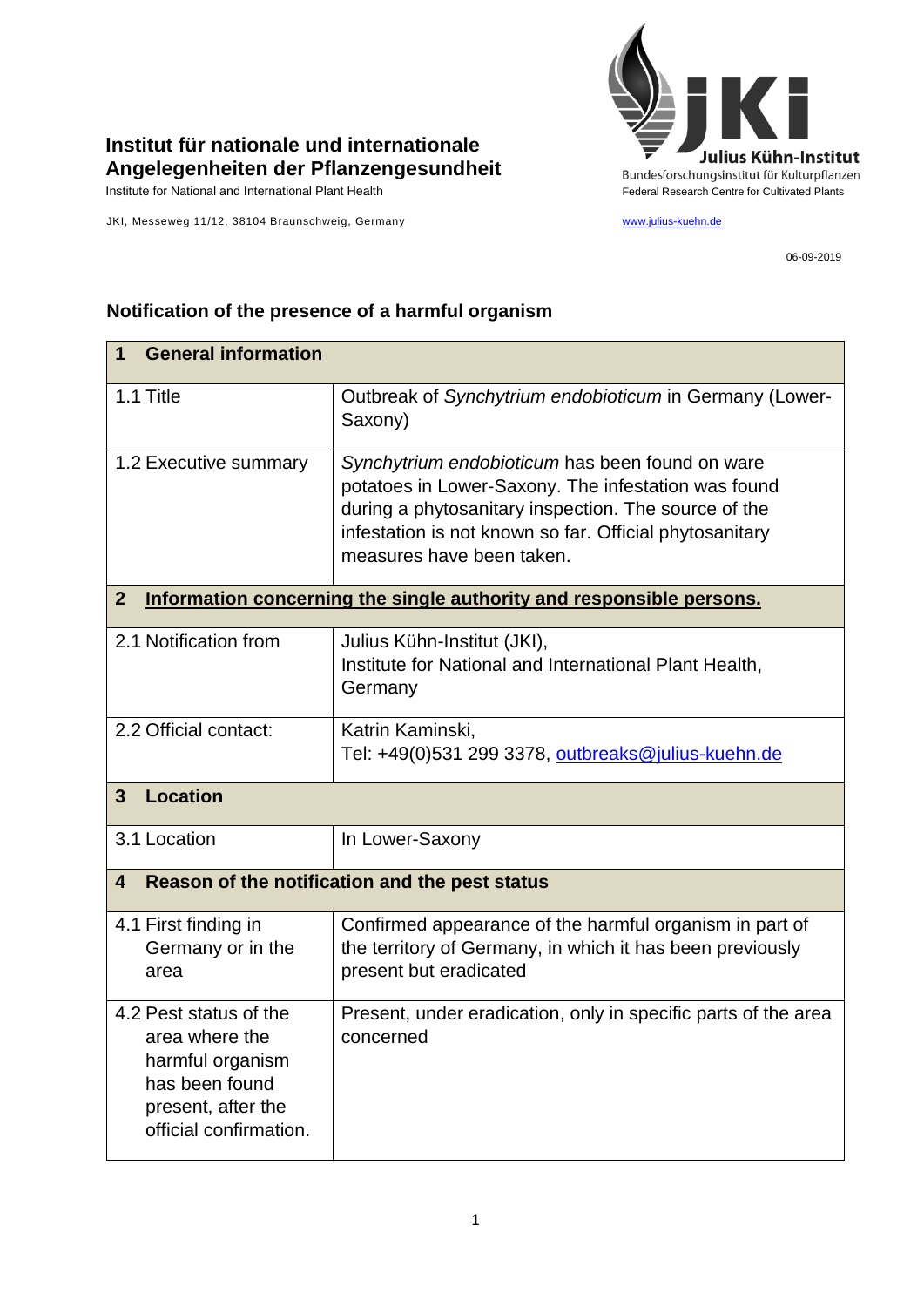| 4.3 Pest status in Germany before the<br>official confirmation of the<br>presence, or suspected presence,<br>of the harmful organism. | Present, at low prevalence, few<br>occurrences                                                                                                                                                                                                                                                                                                                                                                                                          |  |  |
|---------------------------------------------------------------------------------------------------------------------------------------|---------------------------------------------------------------------------------------------------------------------------------------------------------------------------------------------------------------------------------------------------------------------------------------------------------------------------------------------------------------------------------------------------------------------------------------------------------|--|--|
| 4.4 Pest status in Germany after the<br>official confirmation of the<br>presence of the harmful organism.                             | Present, at low prevalence, few<br>occurrences                                                                                                                                                                                                                                                                                                                                                                                                          |  |  |
| Finding, sampling, testing and confirmation of the harmful organism.<br>5                                                             |                                                                                                                                                                                                                                                                                                                                                                                                                                                         |  |  |
| 5.1 How the presence or appearance<br>of the harmful organism was<br>found.                                                           | Phytosanitary inspection of any type                                                                                                                                                                                                                                                                                                                                                                                                                    |  |  |
| 5.2 Date of finding:                                                                                                                  | 26-08-2019                                                                                                                                                                                                                                                                                                                                                                                                                                              |  |  |
| 5.3 Date of official confirmation of the<br>harmful organism's identity.                                                              | 04-09-2019                                                                                                                                                                                                                                                                                                                                                                                                                                              |  |  |
| Infested area, and the severity and source of the outbreak in that area.<br>6                                                         |                                                                                                                                                                                                                                                                                                                                                                                                                                                         |  |  |
| 6.1 Size and delimitation of the<br>infested area.                                                                                    | 1.2 <sub>ha</sub>                                                                                                                                                                                                                                                                                                                                                                                                                                       |  |  |
| 6.2 Characteristics of the infested<br>area and its vicinity.                                                                         | Open air – production area: field: ware<br>potatoes                                                                                                                                                                                                                                                                                                                                                                                                     |  |  |
| 6.3 Infested plant(s), plant product(s)<br>and other object(s).                                                                       | Solanum tuberosum 'Nomade'                                                                                                                                                                                                                                                                                                                                                                                                                              |  |  |
| 6.4 Source of the outbreak                                                                                                            | Unknown                                                                                                                                                                                                                                                                                                                                                                                                                                                 |  |  |
| <b>Official phytosanitary measures.</b><br>$\overline{7}$                                                                             |                                                                                                                                                                                                                                                                                                                                                                                                                                                         |  |  |
| 7.1 Adoption of official phytosanitary<br>measures.                                                                                   | Official phytosanitary measures, other than<br>chemical, biological, or physical treatment<br>have been taken according to Control<br>Directive 69/464/EEC for the infested field.<br>Further actions:<br>- order to clean machinery, equipment etc.<br>which has had contact with contaminated<br>fields/potatoes<br>- disposal of infested plants/tubers under<br>official supervision<br>For safety zone:<br>- prohibition to grow seed potatoes and |  |  |